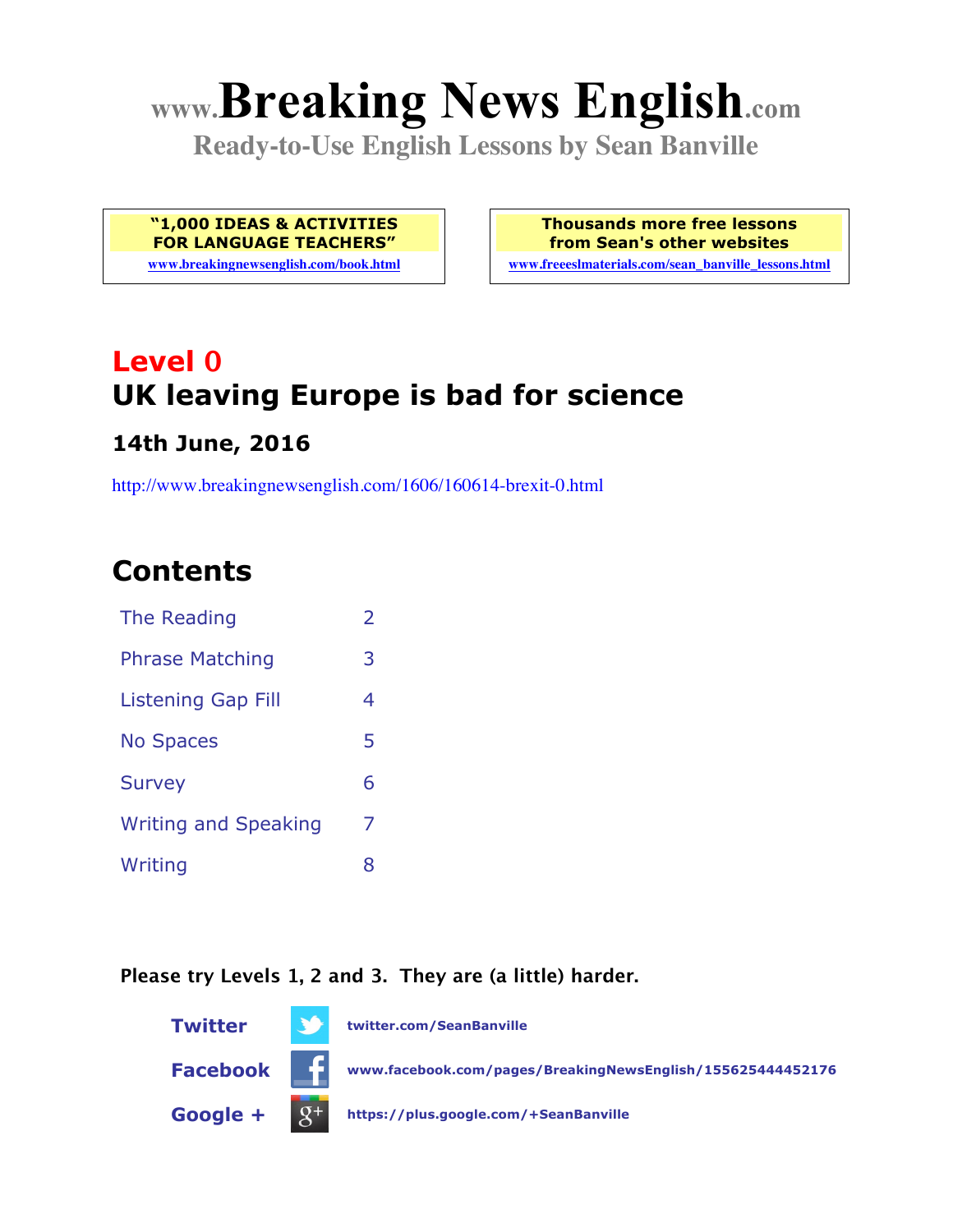### **THE READING**

From http://www.breakingnewsenglish.com/1606/160614-brexit-0.html

British people will soon choose to stay in or leave the European Union (EU). It is called Brexit. People have strong feelings about leaving and staying. Many scientists say staying is best for British science. One of them said: "Inside the EU, Britain helps [quide] the biggest scientific powerhouse in the world." Top British scientist Stephen Hawking said Brexit would be, "a

disaster for UK science". Britain would get less research money. British scientists would not work as often with European scientists. However, the campaign group Scientists For Britain says Brexit would be better for British science. It would not harm the UK.

Sources: http://www.**bbc.com**/news/uk-36505736 http://www.**telegraph.co.uk**/science/2016/06/10/13-nobel-laureates-urge-britain-to-stay-ineuropean-union/ http://uk.**reuters.com**/article/uk-britain-eu-science-idUKKCN0YX05C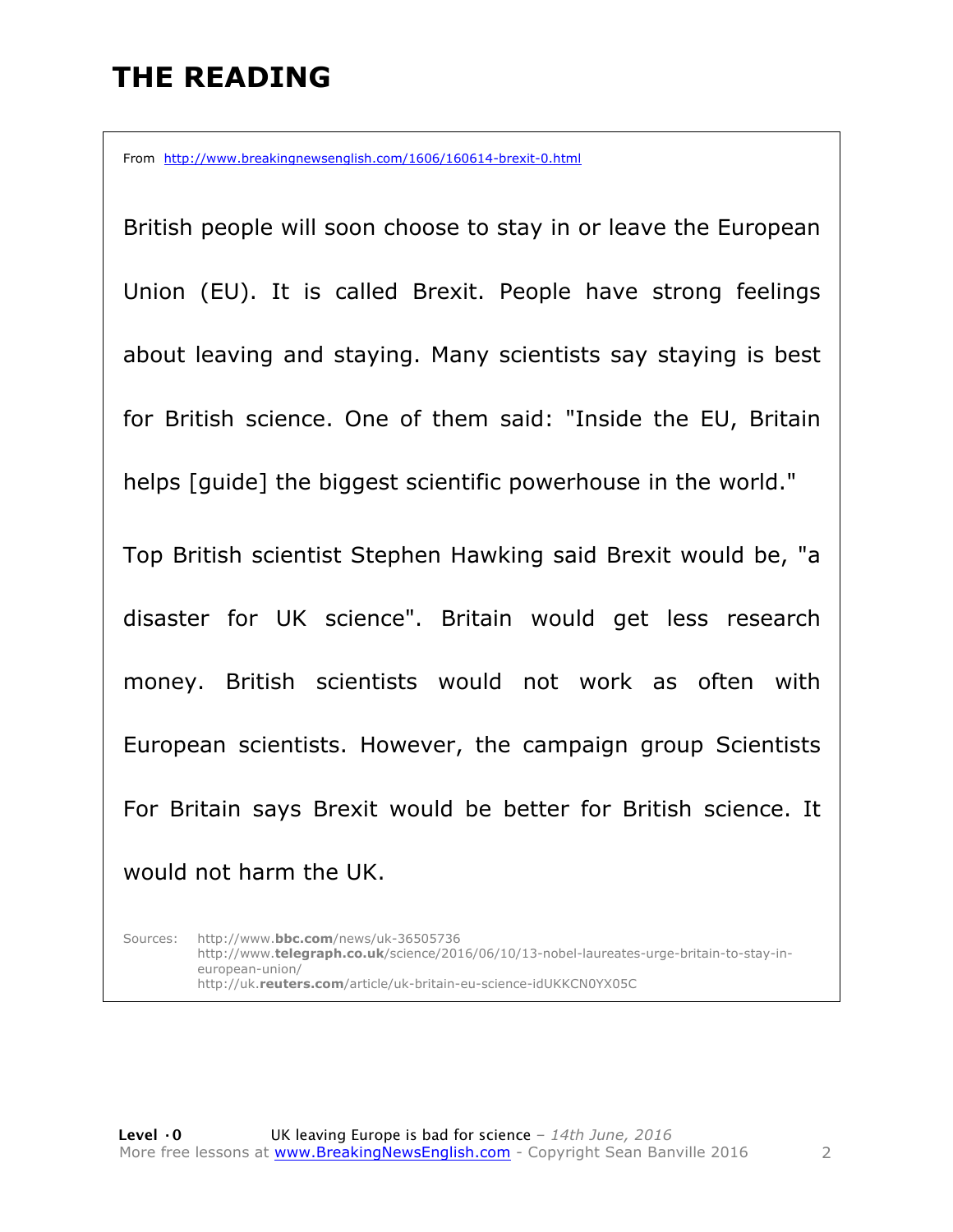## **PHRASE MATCHING**

From http://www.breakingnewsenglish.com/1606/160614-brexit-0.html

#### **PARAGRAPH ONE:**

| 1. people will soon       | a. for British science |
|---------------------------|------------------------|
| 2. People have strong     | b. staying             |
| 3. leaving and            | c. feelings            |
| 4. Many                   | d. powerhouse          |
| 5. staying is best        | e. choose              |
| 6. One of                 | f. the EU              |
| 7. Inside                 | g. scientists          |
| 8. the biggest scientific | h. them                |

#### **PARAGRAPH TWO:**

| 1. Top British        |             | a. science    |
|-----------------------|-------------|---------------|
| 2. Brexit would be    |             | b. as often   |
| 3. get less research  |             | c. the UK     |
| 4. British scientists | d.          | money         |
| 5. would not work     |             | e. scientist  |
| 6. campaign           | $f_{\cdot}$ | would         |
| 7. better for British |             | g. a disaster |
| 8. It would not harm  | h.          | group         |
|                       |             |               |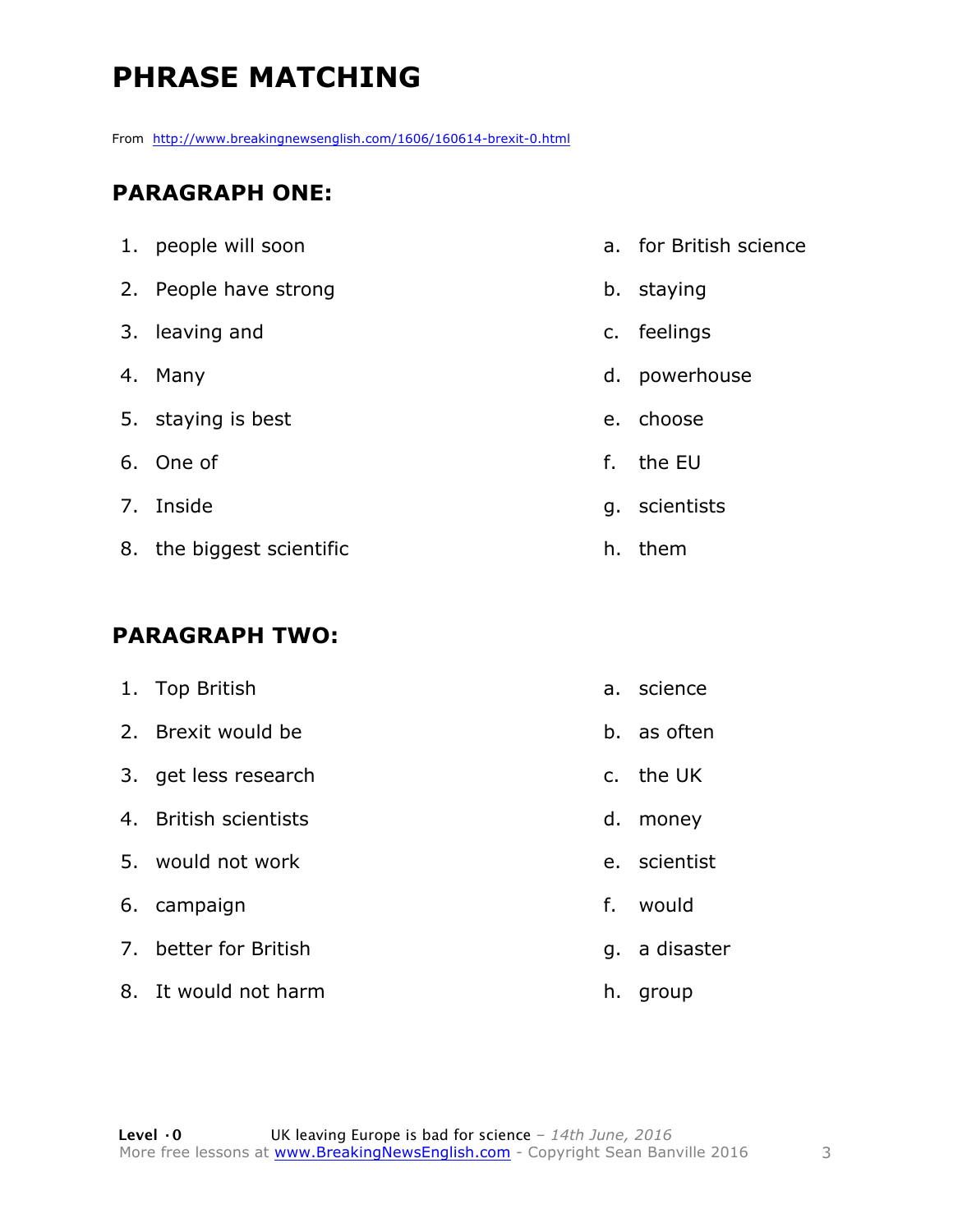### **LISTEN AND FILL IN THE GAPS**

From http://www.breakingnewsenglish.com/1606/160614-brexit-0.html

| British people will soon (1) ________________________ in or leave                          |
|--------------------------------------------------------------------------------------------|
| the European Union (EU). It (2) $\frac{1}{2}$ [20] $\frac{1}{2}$ [20] $\frac{1}{2}$ People |
| have (3) ___________________________ about leaving and staying.                            |
|                                                                                            |
| science. One of them said: "(5) _______________________, Britain                           |
|                                                                                            |
| world."                                                                                    |
| (7) ___________________________ scientist Stephen Hawking said                             |
|                                                                                            |
| would (9) _________________________ money. British scientists would                        |
|                                                                                            |
|                                                                                            |
| says Brexit would be better for British science. It                                        |
| $(12)$ UK.                                                                                 |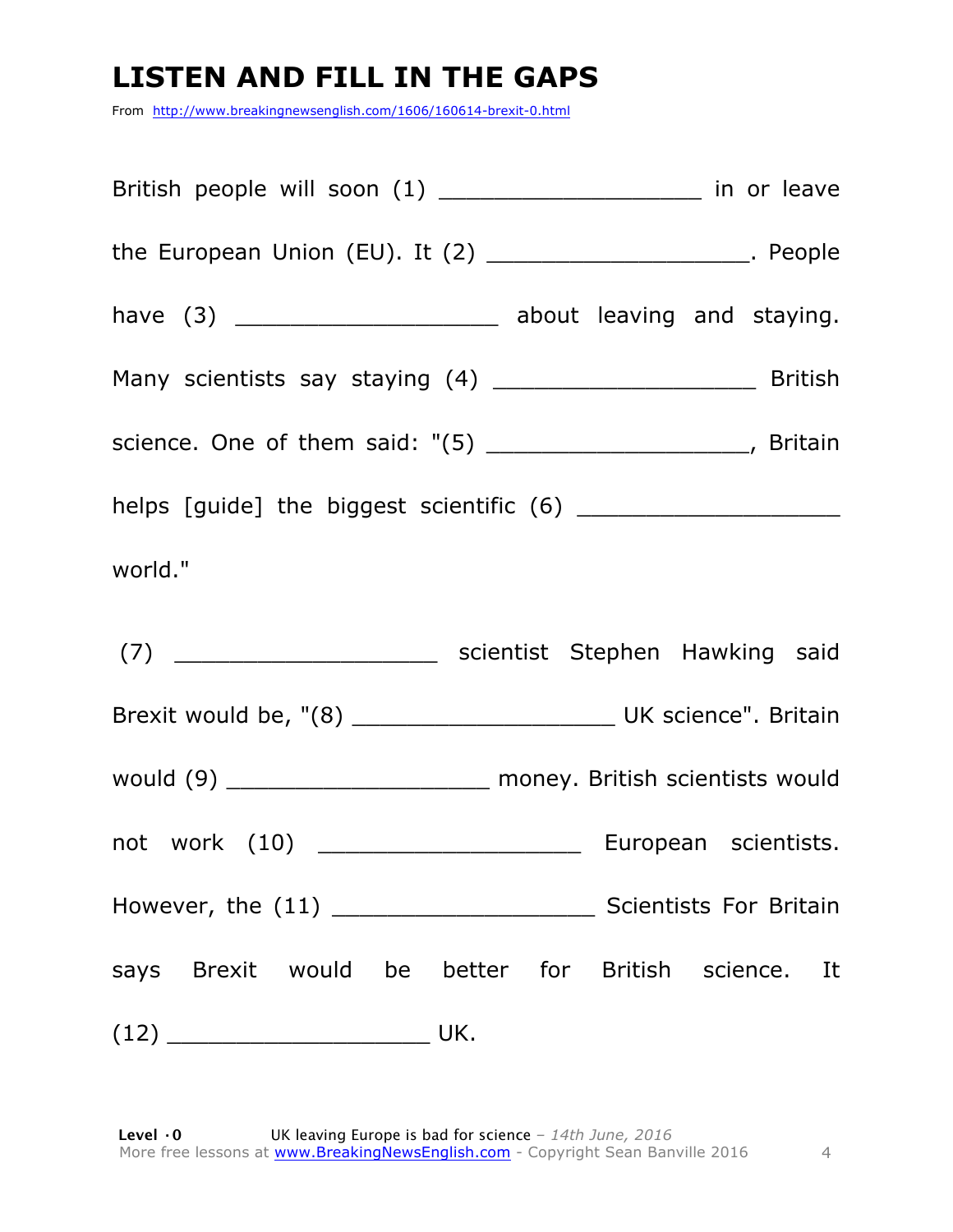# **PUT A SLASH ( / )WHERE THE SPACES ARE**

From http://www.breakingnewsenglish.com/1606/160614-brexit-0.html

BritishpeoplewillsoonchoosetostayinorleavetheEuropeanUnion(EU)

.ItiscalledBrexit.Peoplehavestrongfeelingsaboutleavingandstaying.

ManyscientistssaystayingisbestforBritishscience.Oneofthemsaid:"I

nsidetheEU,Britainhelps[guide]thebiggestscientificpowerhouseinth

eworld."TopBritishscientistStephenHawkingsaidBrexitwouldbe,"adi

sasterforUKscience".Britainwouldgetlessresearchmoney.Britishscie

ntistswouldnotworkasoftenwithEuropeanscientists.However,theca

mpaigngroupScientistsForBritainsaysBrexitwouldbebetterforBritish

science.ItwouldnotharmtheUK.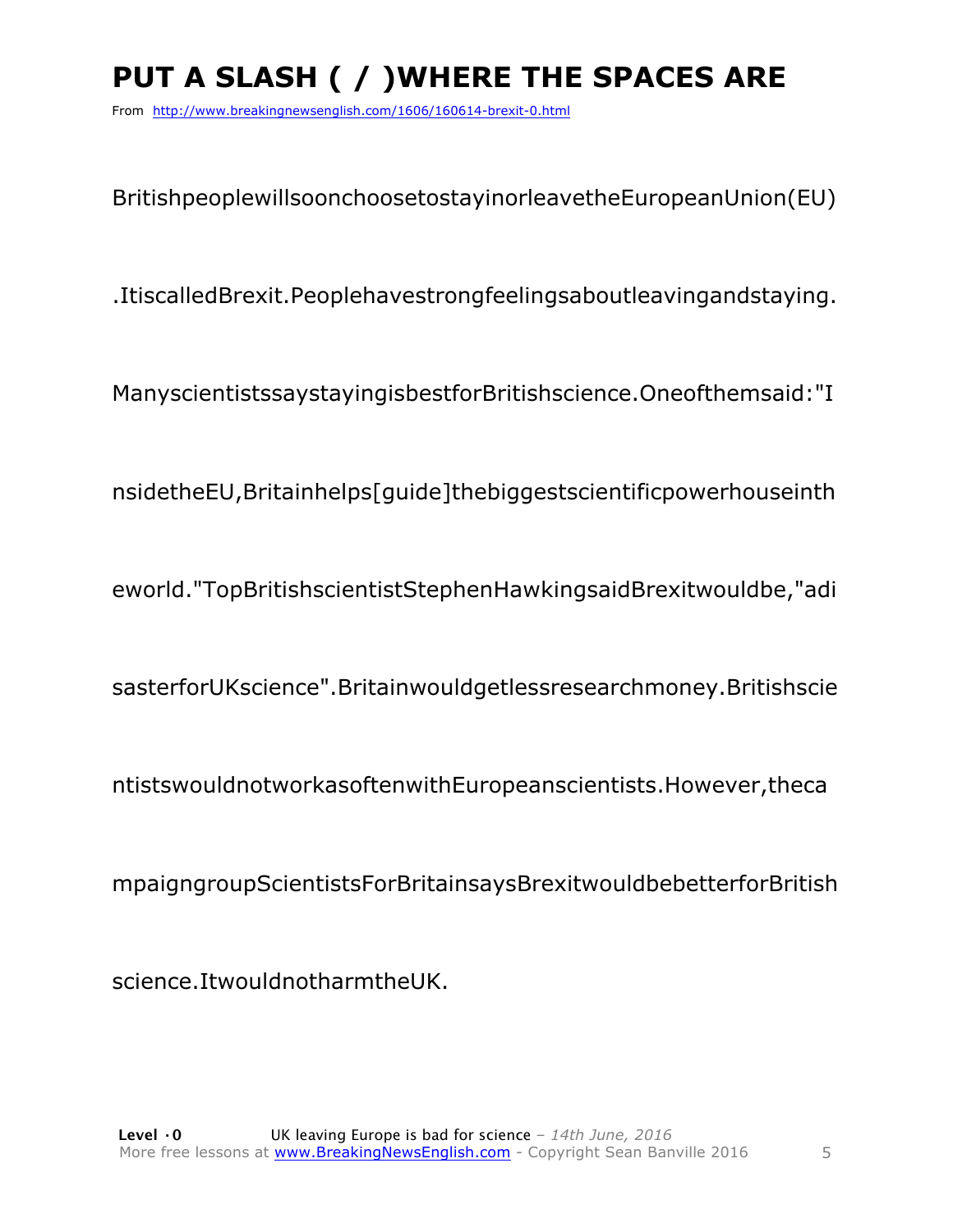### **BREXIT SURVEY**

From http://www.breakingnewsenglish.com/1606/160614-brexit-4.html

Write five GOOD questions about Brexit in the table. Do this in pairs. Each student must write the questions on his / her own paper.

When you have finished, interview other students. Write down their answers.

|      | STUDENT 1 | STUDENT 2 | STUDENT 3 |
|------|-----------|-----------|-----------|
| Q.1. |           |           |           |
| Q.2. |           |           |           |
| Q.3. |           |           |           |
| Q.4. |           |           |           |
| Q.5. |           |           |           |

- Now return to your original partner and share and talk about what you found out. Change partners often.
- Make mini-presentations to other groups on your findings.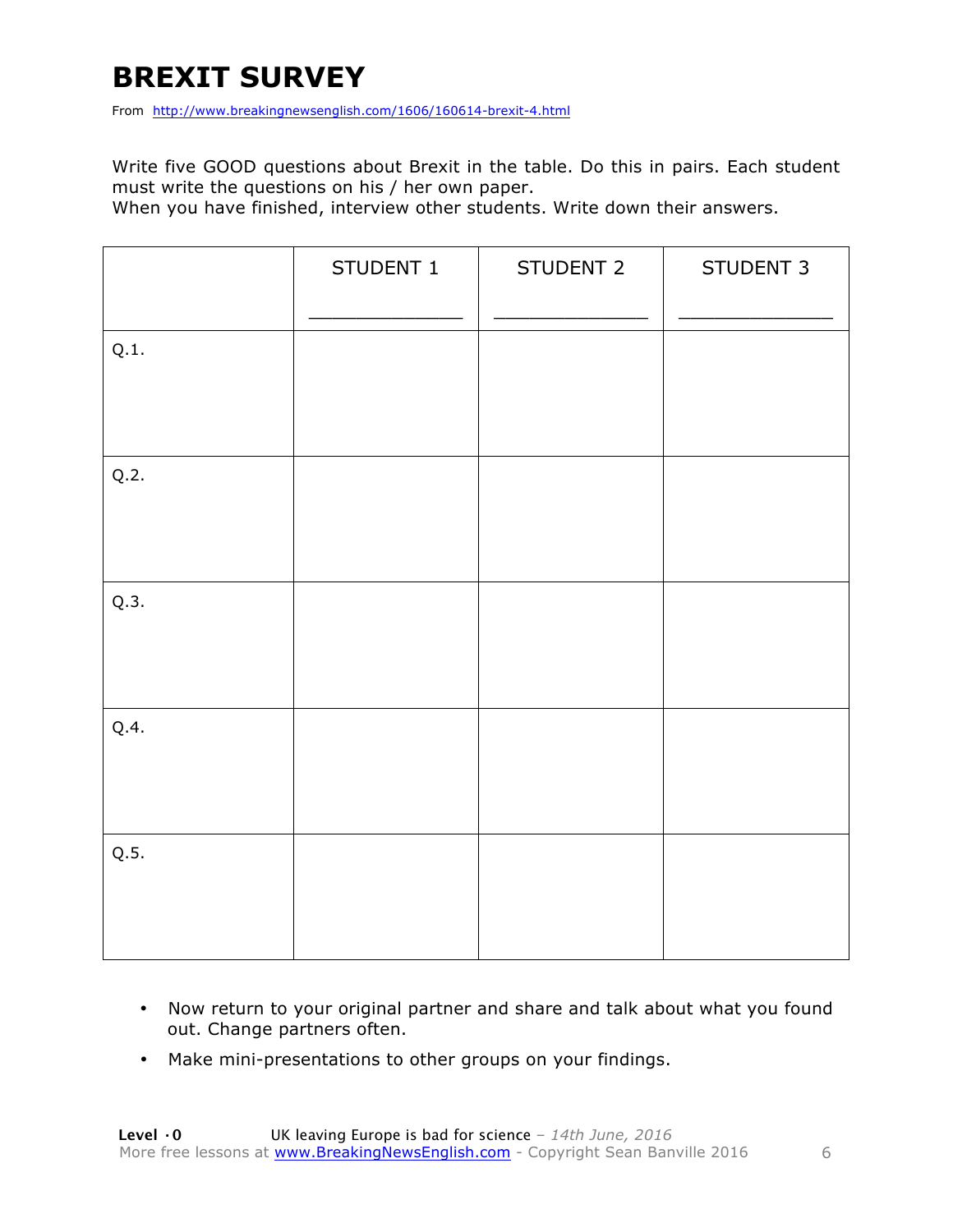### **WRITE QUESTIONS & ASK YOUR PARTNER(S)**

Student A: Do not show these to your speaking partner(s).

| a)            |  |  |
|---------------|--|--|
| b)            |  |  |
| $\mathsf{c})$ |  |  |
| d)            |  |  |
| e)            |  |  |
| f)            |  |  |
|               |  |  |

*UK leaving Europe is bad for science – 14th June, 2016* More free lessons at www.BreakingNewsEnglish.com

## **WRITE QUESTIONS & ASK YOUR PARTNER(S)**

-----------------------------------------------------------------------------

Student B: Do not show these to your speaking partner(s).

| a) |  |  |
|----|--|--|
| b) |  |  |
| c) |  |  |
| d) |  |  |
| e) |  |  |
| f) |  |  |
|    |  |  |